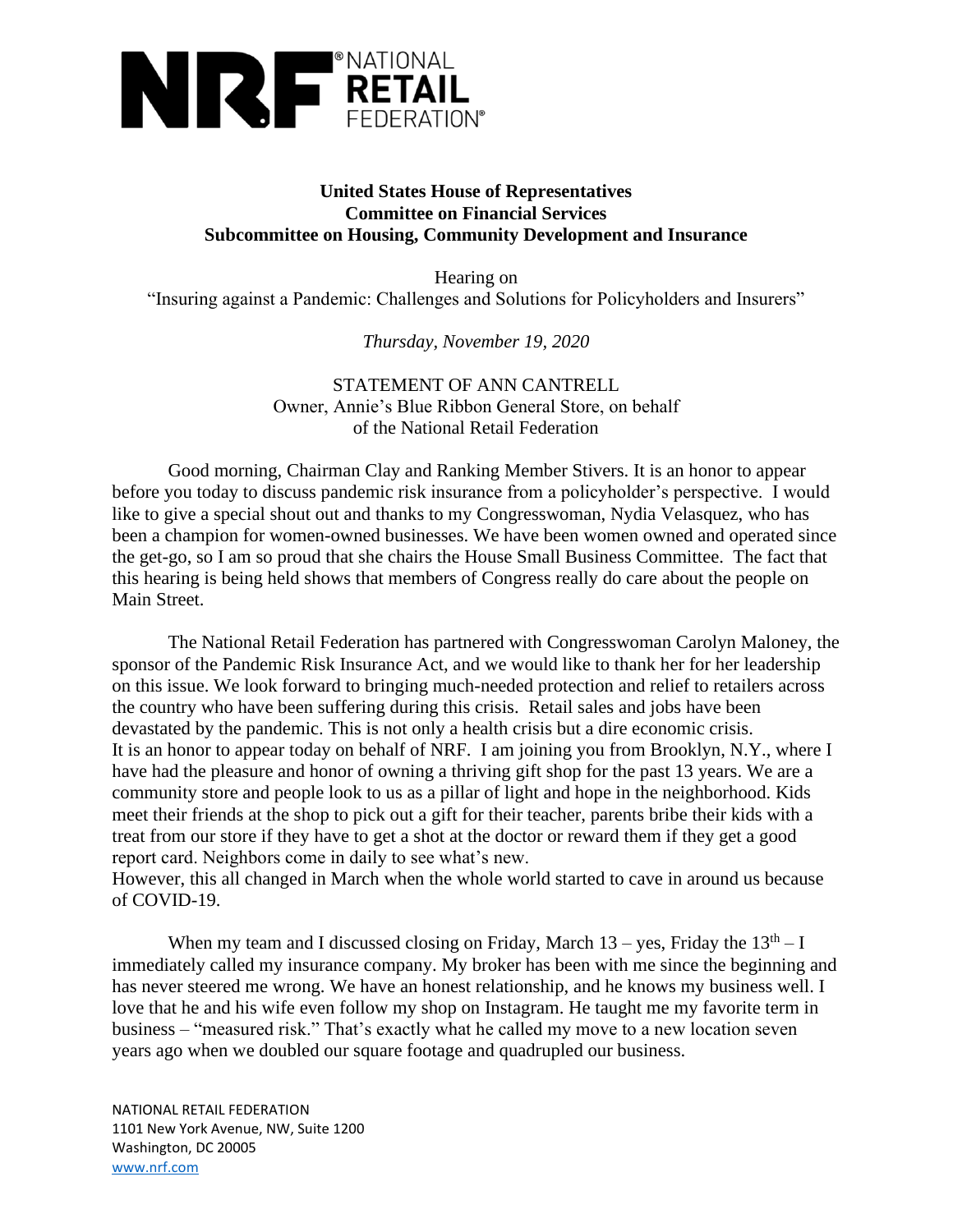National Retail Federation November 18, 2020 Page | 2

He has always been extremely helpful and straightforward. I remember proudly showing him our new "place" as he explained in detail our comprehensive insurance policy that would cover 12 months of business income if something should happen to my business and I needed to shut down. I have all-risk special form insurance from the Hartford/Sentinel Insurance Company, which costs \$6,182.53 annually. That doesn't include workers comp or ERISA bond insurance, which I also carry. This is a big expense for a small business, one I had thought would help me in crisis situations. However, harsh reality soon set in.

I quickly learned that viruses and pandemics were excluded from insurance policies like mine years ago and even though we were ordered to close our business by the governor, there would be no relief from our insurance company because it was not considered to be a business interruption since it was not property damage. Insurance companies should not be in the practice of denying policy holders coverage when they need help the most. What happened to "You're in good hands" or "Like a good neighbor, So and so is there?"

As I read back through the email conversations with my broker, my heart just sinks at the desperation in my tone as I slowly realized what was happening. Even as I followed up after seeing posts on social media saying restaurants would be covered and reached out for help and guidance, there was no relief in sight. I made similar calls to my landlord as I tried desperately to figure out how I could keep covering other financial obligations and pay my team members. I kept trying to figure out our next moves.

The past few months have been the darkest in my life. Navigating the uncertainty of a business I have dedicated years of my life to has been so sad and stressful, compounded by the frustrating and traumatic experience of applying for and hoping to get a PPP loan. Fortunately, we did receive a \$58,000 PPP loan and I would like to thank you Members of Congress who supported the CARES Act which really helped to keep us afloat. All in all, we were closed for over three months, missing some really big holiday selling for us through Easter and Mother's Day. In the same timeframe in 2019 we made over \$300,000. This year, we made a little more than half that at \$166,000.

I understand that the Pandemic Risk Insurance Act is a solution that would only cover future pandemics, but it still needs to be passed as soon as possible because we never know when the next pandemic will come. We certainly didn't see this one coming. And in the meantime, I urge members of Congress to provide some type of relief to businesses that were forced to close by government mandate during COVID-19 even if it's not in the form of business interruption insurance as such.

I would also like to note that the National Retail Federation is a member of the Business Continuity Coalition. The BCC seeks not only widespread availability and affordability of nondamage business interruption insurance coverage but also restoration and expansion of pandemic coverage in other lines. That includes event cancellation, movie/TV production insurance, employment practices liability, and other lines that have been hard hit by Covid-19. The Pandemic Risk Insurance Act would establish a federal program that would help businesses obtain insurance coverage for pandemics modeled on the program for terrorism insurance established following 9/11. When businesses could not obtain coverage for acts of terrorism after 9/11, Congress stepped in. It is time for Washington to do the same for pandemics.